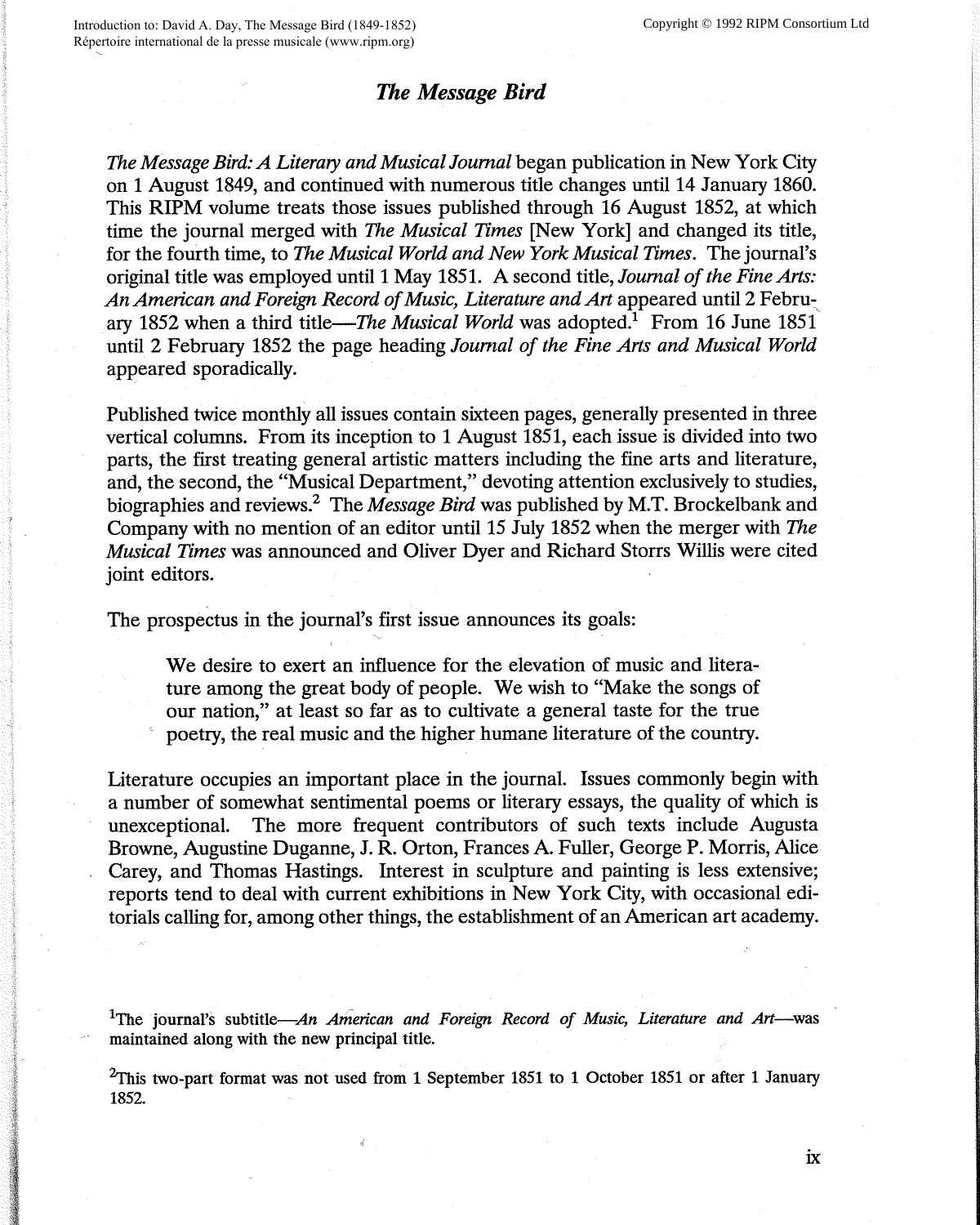Musical matters clearly constitute the journal's primary focus. Regular features include biographical sketches of performers active in the United States and European composers, studies of specific instruments, commentary on the role of church music in worship, reviews of concerts and operas (particularly in New York), and news of foreign musical activities.

The beginnings of many historically significant American musical institutions and personalities active in the country's musical life are documented in these pages. The establishment of the New York Philharmonic Society and the New York Harmonic Society, for example, are treated in the early years of *The Message Bird;* the careers of Max Maretzeck and singers associated with Italian opera productions at the Astor Place Opera House and Castle Garden are discussed in first-hand accounts throughout the journal. The brilliant and somewhat sensationalized American debuts of Jenny Lind and Marietta Alboni are reported in detail and debated at length by correspondents. Also treated are a number of now obscure concerts such as those of Dodworth's band, the touring Alleghanians and the chamber music soirees of Theodore Eisfeld, as well as performances at Niblo's Saloon, the Broadway Tabernacle and the Apollo Rooms—all of which formed an integral part of the musical life of the period. A series devoted to church music in New York City and Brooklyn provides a regular and detailed critique of choirs, choirmasters and organists of individual churches. Several musical innovations such as Ernest von Herringen's new notational system and Alley and Poole's euphonic organ are also extensively discussed.

The journal's editors conscientiously supported contemporary composers and musical education. Both the phenomenon of conventions promoting the study of music literature and the major personalities associated with these significant meetings, such as William B. Bradbury, are dealt with in considerable detail.

Advertising and music supplements are also found in each issue. The music supplements generally consist of popular salon pieces composed specifically for the journal. Some of the more frequent contributors include the English violinist George Loder, the band instrument authority Allen Dodworth, the English composer William Vincent Wallace, as well as William J. Wetmore, Augusta Browne, Samuel Jackson, and Richard Dunning.

Among those authors who supplied the journal with reports from abroad are Wellington Guernsey based in London, William Henry Fry based in Paris, and Lowell Mason who wrote from a number of cities. Contributors of major signed articles include R.G. Paige (writing on the voice), John Sullivan Dwight ( on the oratorio), George H. Curtis (on church music), and Allen Dodworth (on band instruments), with additional articles published in translation by the well-known Belgian critic F.-J. Fetis

*)*